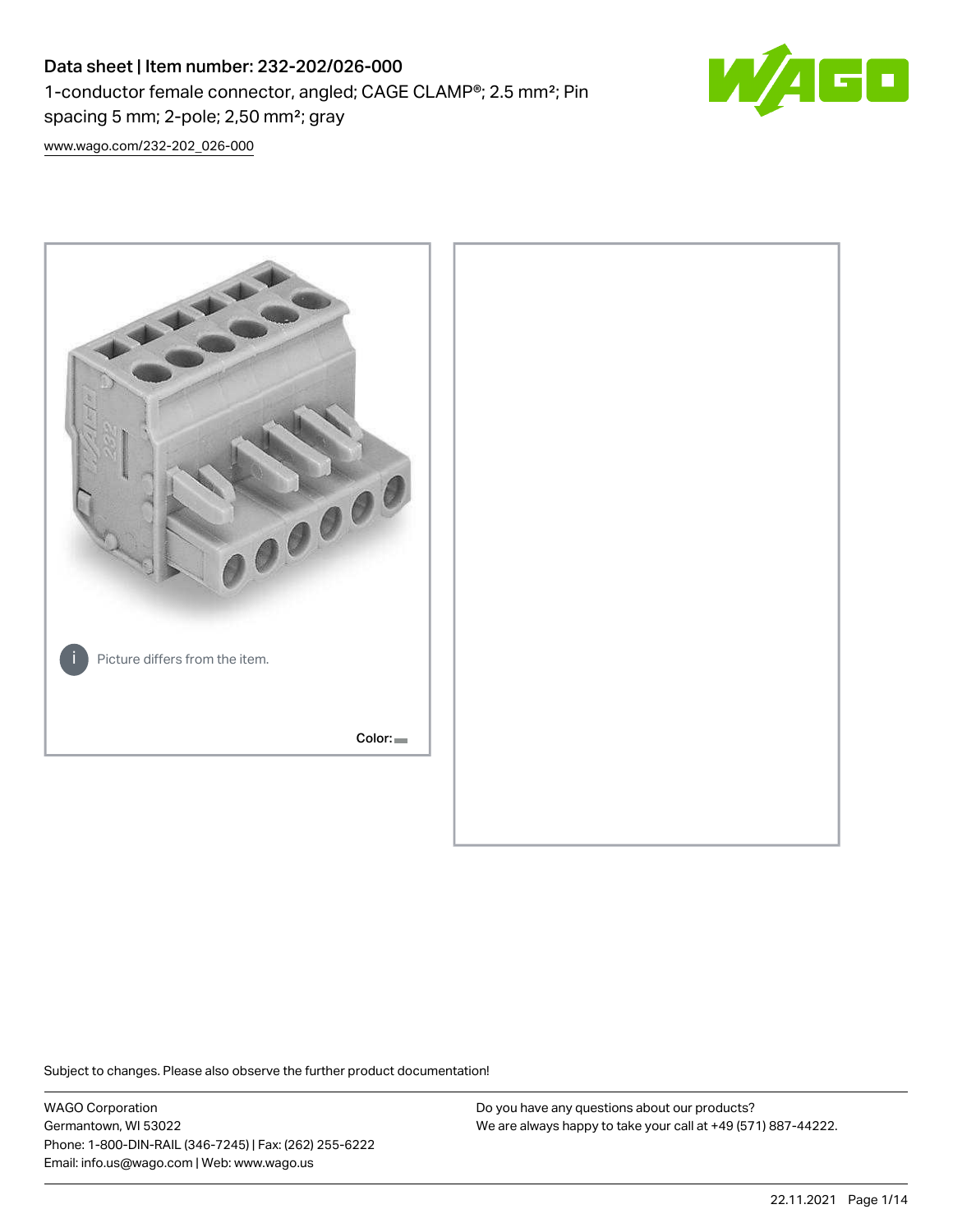

Dimensions in mm

 $L =$  (pole no. x pin spacing) + 1.5 mm + 0.9 mm

2- to 3-pole female connectors – one latch only

#### Item description

- **Universal connection for all conductor types**
- Easy cable pre-assembly and on-unit wiring via vertical and horizontal CAGE CLAMP<sup>®</sup> actuation  $\blacksquare$
- $\blacksquare$ Integrated test ports
- $\blacksquare$ With coding fingers

Subject to changes. Please also observe the further product documentation! Data

WAGO Corporation Germantown, WI 53022 Phone: 1-800-DIN-RAIL (346-7245) | Fax: (262) 255-6222 Email: info.us@wago.com | Web: www.wago.us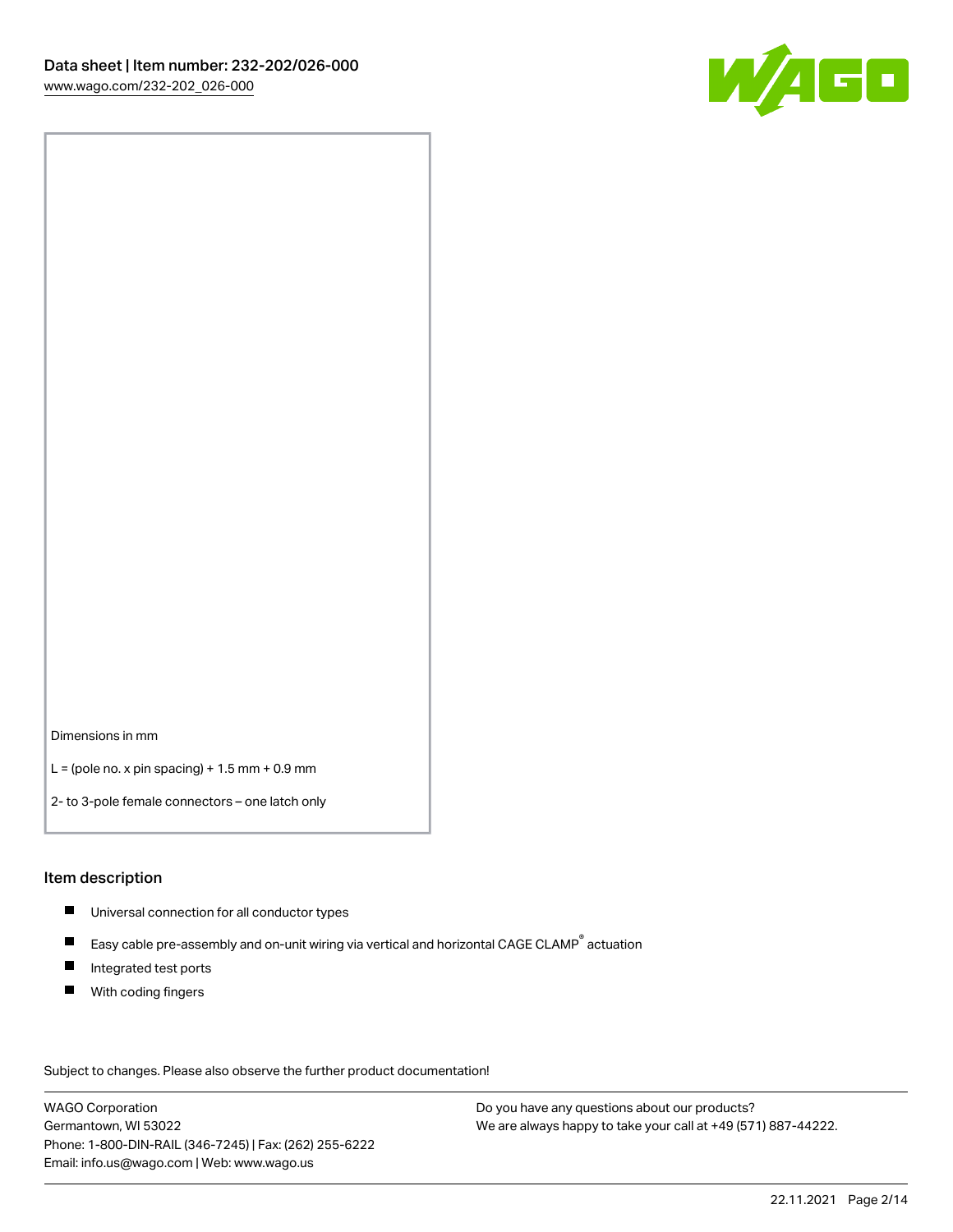

### Data Notes

| Safety information 1 | The <i>MCS – MULTI CONNECTION SYSTEM</i> includes connectors<br>without breaking capacity in accordance with DIN EN 61984. When<br>used as intended, these connectors must not be connected<br>/disconnected when live or under load. The circuit design should<br>ensure header pins, which can be touched, are not live when<br>unmated. |
|----------------------|--------------------------------------------------------------------------------------------------------------------------------------------------------------------------------------------------------------------------------------------------------------------------------------------------------------------------------------------|
| Variants:            | Gold-plated or partially gold-plated contact surfaces<br>Other versions (or variants) can be requested from WAGO Sales or<br>configured at https://configurator.wago.com/                                                                                                                                                                  |

### Electrical data

## IEC Approvals

| Ratings per                 | IEC/EN 60664-1                                                        |
|-----------------------------|-----------------------------------------------------------------------|
| Rated voltage (III / 3)     | 320 V                                                                 |
| Rated surge voltage (III/3) | 4 <sub>k</sub> V                                                      |
| Rated voltage (III/2)       | 320 V                                                                 |
| Rated surge voltage (III/2) | 4 <sub>k</sub> V                                                      |
| Nominal voltage (II/2)      | 630 V                                                                 |
| Rated surge voltage (II/2)  | 4 <sub>k</sub> V                                                      |
| Rated current               | 14A                                                                   |
| Legend (ratings)            | $(III / 2)$ $\triangle$ Overvoltage category III / Pollution degree 2 |

### UL Approvals

| Approvals per                  | UL 1059 |
|--------------------------------|---------|
| Rated voltage UL (Use Group B) | 300 V   |
| Rated current UL (Use Group B) | 15 A    |
| Rated voltage UL (Use Group D) | 300 V   |
| Rated current UL (Use Group D) | 10 A    |

## Ratings per UL

| Rated voltage UL 1977 | 300 V |
|-----------------------|-------|
| Rated current UL 1977 |       |

#### CSA Approvals

Approvals per CSA

Subject to changes. Please also observe the further product documentation!

| <b>WAGO Corporation</b>                                | Do you have any questions about our products?                 |
|--------------------------------------------------------|---------------------------------------------------------------|
| Germantown, WI 53022                                   | We are always happy to take your call at +49 (571) 887-44222. |
| Phone: 1-800-DIN-RAIL (346-7245)   Fax: (262) 255-6222 |                                                               |
| Email: info.us@wago.com   Web: www.wago.us             |                                                               |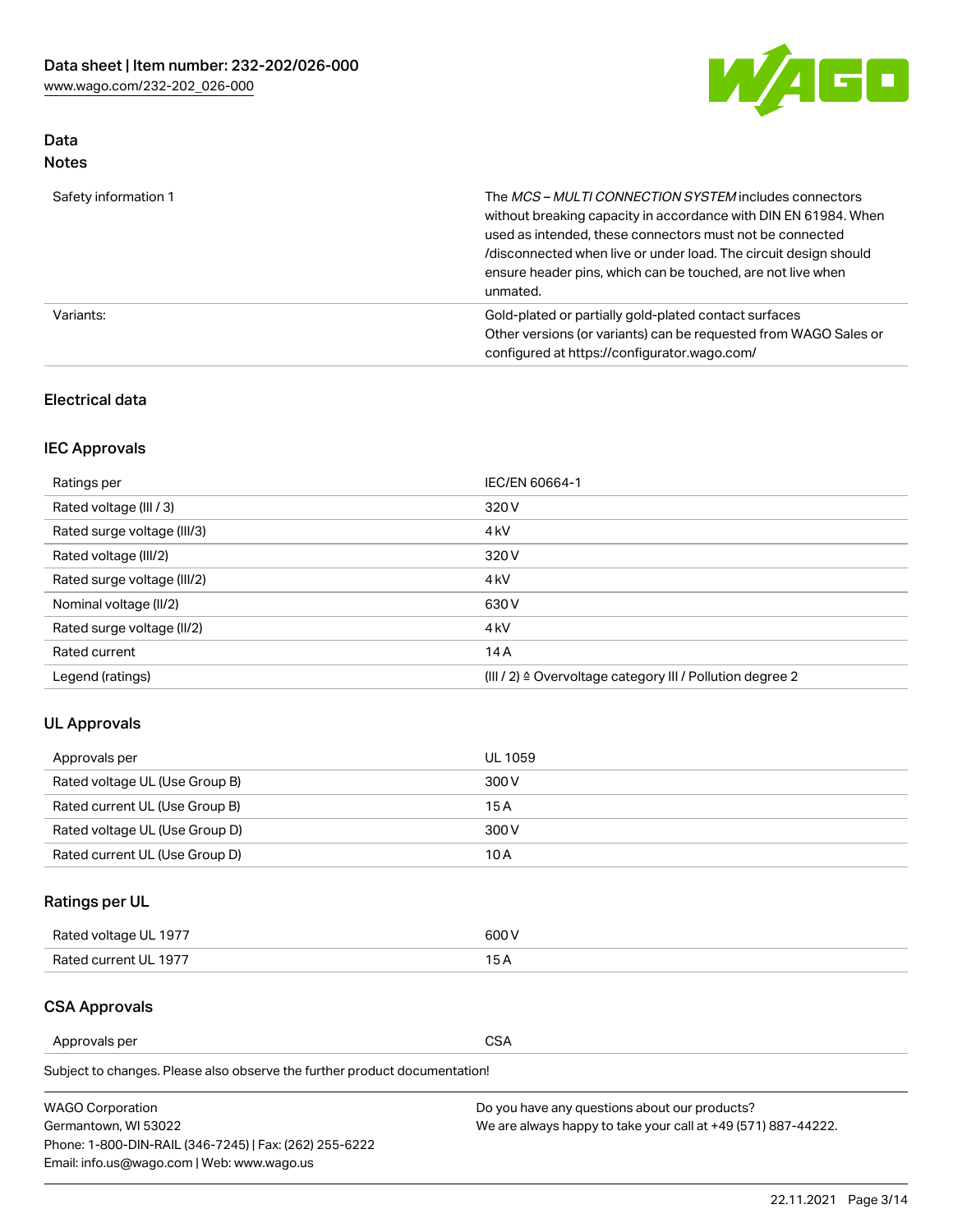[www.wago.com/232-202\\_026-000](http://www.wago.com/232-202_026-000)



| Rated voltage CSA (Use Group B) | 300 V |
|---------------------------------|-------|
| Rated current CSA (Use Group B) | 15 A  |
| Rated voltage CSA (Use Group D) | 300 V |
| Rated current CSA (Use Group D) | 10 A  |

#### Connection data

| Total number of connection points |  |
|-----------------------------------|--|
| Total number of potentials        |  |
| Number of connection types        |  |
| Number of levels                  |  |

#### Connection 1

| Connection technology                             | CAGE CLAMP <sup>®</sup>                 |
|---------------------------------------------------|-----------------------------------------|
| Actuation type                                    | Operating tool                          |
| Solid conductor                                   | $0.082.5$ mm <sup>2</sup> / 28  12 AWG  |
| Fine-stranded conductor                           | $0.08$ 2.5 mm <sup>2</sup> / 28  12 AWG |
| Fine-stranded conductor; with insulated ferrule   | $0.251.5$ mm <sup>2</sup>               |
| Fine-stranded conductor; with uninsulated ferrule | $0.252.5$ mm <sup>2</sup>               |
| Strip length                                      | $89$ mm $/$ 0.31  0.35 inch             |
| Number of poles                                   | 2                                       |
| Conductor entry direction to mating direction     | 90°                                     |

### Physical data

| Pin spacing | 5 mm / 0.197 inch     |
|-------------|-----------------------|
| Width       | 12.4 mm / 0.488 inch  |
| Height      | 19.9 mm / 0.783 inch  |
| Depth       | 22.75 mm / 0.896 inch |

#### Mechanical data

| Design<br>angled |  |
|------------------|--|
|------------------|--|

### Plug-in connection

| Contact type (pluggable connector) | Female connector/socket |
|------------------------------------|-------------------------|
| Connector (connection type)        | for conductor           |
| Mismating protection               | No.                     |
| Locking of plug-in connection      | Without                 |

Subject to changes. Please also observe the further product documentation!

| <b>WAGO Corporation</b>                                | Do you have any questions about our products?                 |
|--------------------------------------------------------|---------------------------------------------------------------|
| Germantown, WI 53022                                   | We are always happy to take your call at +49 (571) 887-44222. |
| Phone: 1-800-DIN-RAIL (346-7245)   Fax: (262) 255-6222 |                                                               |
| Email: info.us@wago.com   Web: www.wago.us             |                                                               |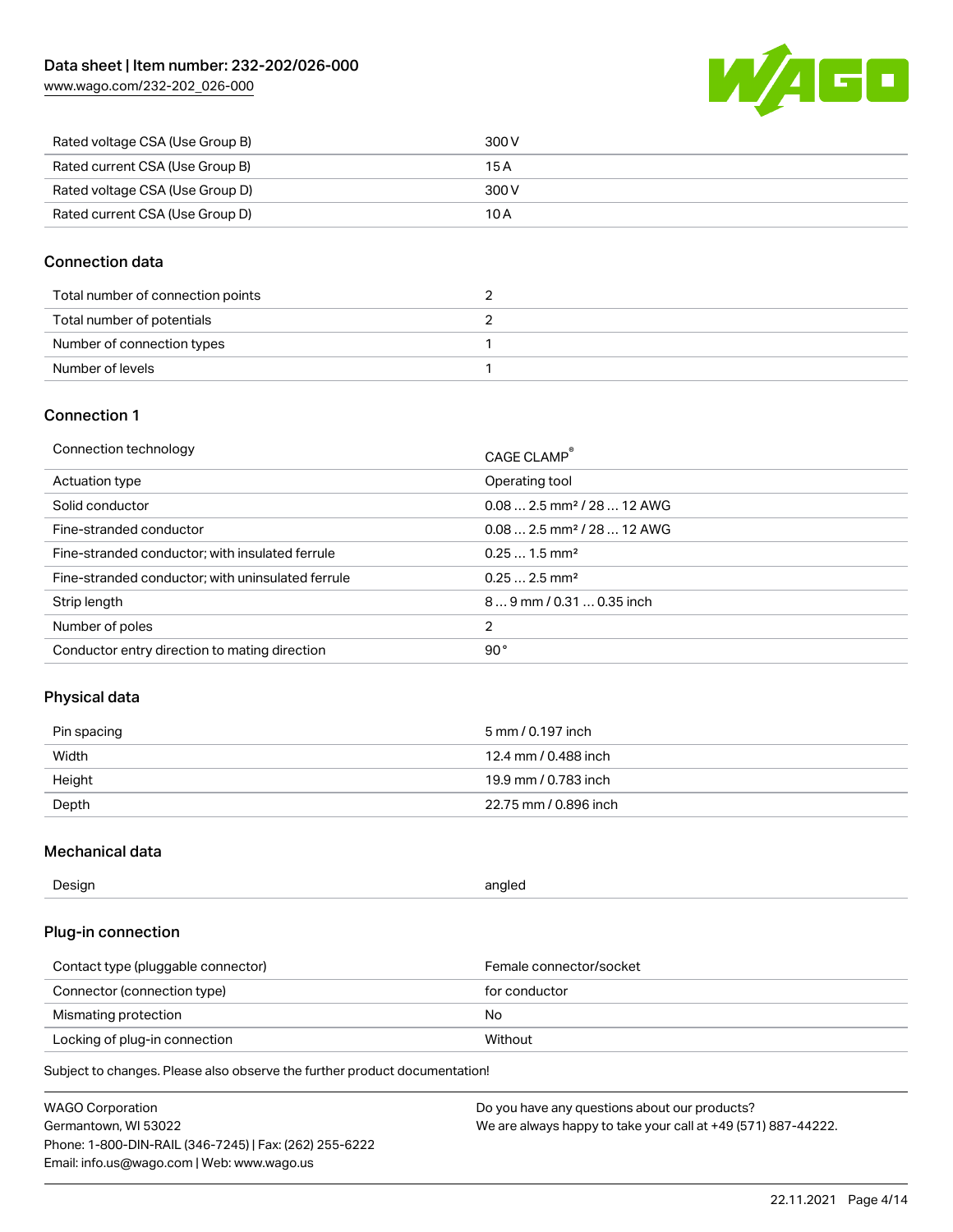

## Material data

| Color                       | gray                              |
|-----------------------------|-----------------------------------|
| Material group              |                                   |
| Insulation material         | Polyamide (PA66)                  |
| Flammability class per UL94 | V <sub>0</sub>                    |
| Clamping spring material    | Chrome nickel spring steel (CrNi) |
| Contact material            | Copper alloy                      |
| Contact plating             | tin-plated                        |
| Fire load                   | $0.068$ MJ                        |
| Weight                      | 4g                                |

## Environmental requirements

| Limit temperature range | $-60+85 °C$ |  |
|-------------------------|-------------|--|
|-------------------------|-------------|--|

#### Commercial data

| Product Group         | 3 (Multi Conn. System) |
|-----------------------|------------------------|
| PU (SPU)              | 100 Stück              |
| Packaging type        | box                    |
| Country of origin     | PL                     |
| <b>GTIN</b>           | 4044918387743          |
| Customs tariff number | 8536694040             |

## Approvals / Certificates

#### Country specific Approvals

| Logo | Approval                                            | <b>Additional Approval Text</b> | Certificate<br>name |
|------|-----------------------------------------------------|---------------------------------|---------------------|
|      | CВ<br><b>DEKRA Certification B.V.</b>               | IEC 61984                       | NL-39756            |
|      | <b>CSA</b><br><b>DEKRA Certification B.V.</b>       | C <sub>22.2</sub>               | 1466354             |
| EMA  | <b>KEMA/KEUR</b><br><b>DEKRA Certification B.V.</b> | EN 61984                        | 2190761.01          |

#### Ship Approvals

Subject to changes. Please also observe the further product documentation!

| <b>WAGO Corporation</b>                                | Do you have any questions about our products?                 |
|--------------------------------------------------------|---------------------------------------------------------------|
| Germantown, WI 53022                                   | We are always happy to take your call at +49 (571) 887-44222. |
| Phone: 1-800-DIN-RAIL (346-7245)   Fax: (262) 255-6222 |                                                               |
| Email: info.us@wago.com   Web: www.wago.us             |                                                               |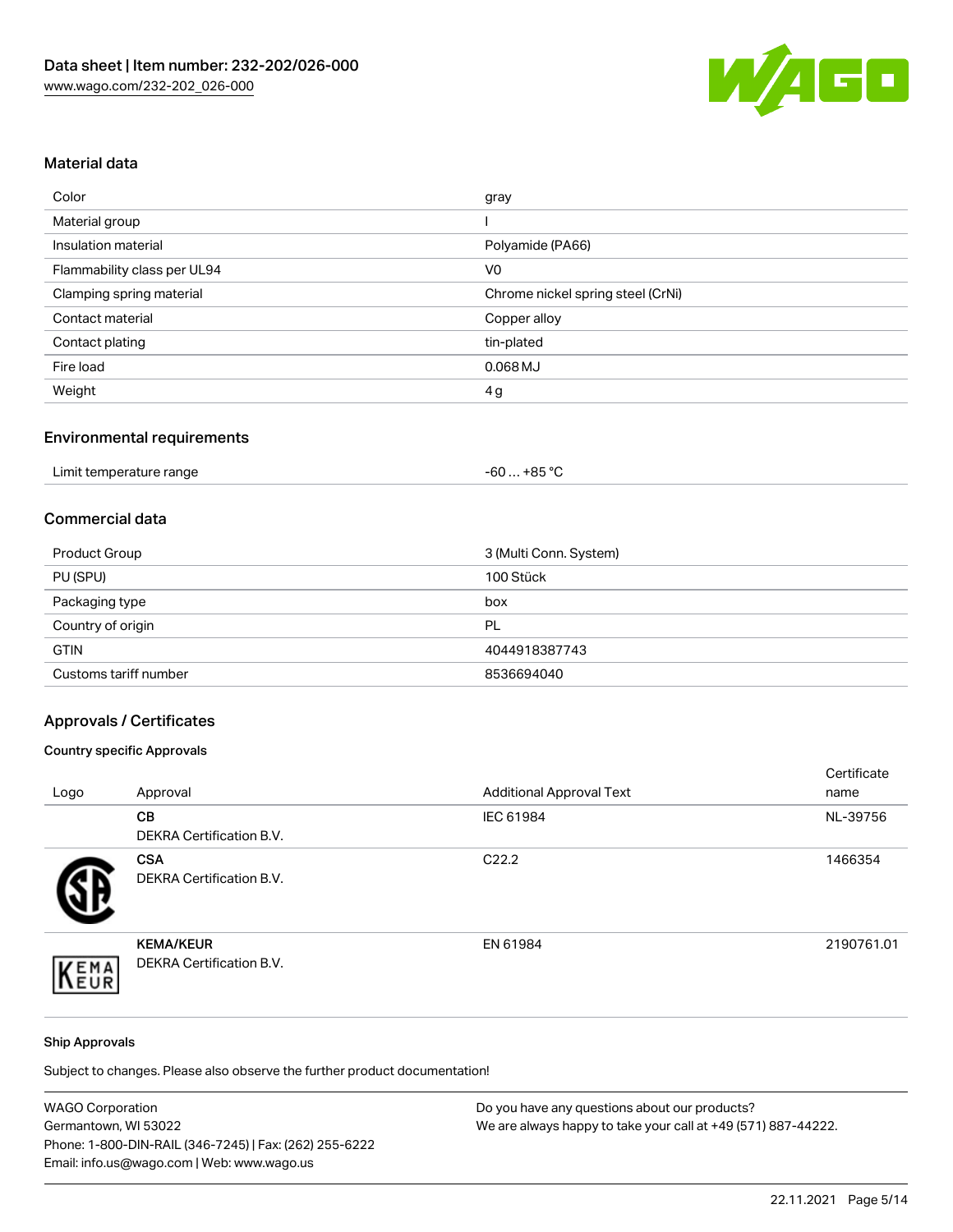

| Logo                                             | Approval                                                                                                       | <b>Additional Approval Text</b>               | Certificate<br>name                 |
|--------------------------------------------------|----------------------------------------------------------------------------------------------------------------|-----------------------------------------------|-------------------------------------|
| ABS                                              | <b>ABS</b><br>American Bureau of Shipping                                                                      |                                               | $19 -$<br>HG15869876-<br><b>PDA</b> |
|                                                  | <b>BV</b><br>Bureau Veritas S.A.                                                                               | <b>IEC 60998</b>                              | 11915/D0 BV                         |
|                                                  | <b>DNV GL</b><br>Det Norske Veritas, Germanischer Lloyd                                                        |                                               | TAE 000016Z                         |
| <b>UL-Approvals</b>                              |                                                                                                                |                                               |                                     |
| Logo                                             | Approval                                                                                                       | <b>Additional Approval Text</b>               | Certificate<br>name                 |
|                                                  | UL<br>Underwriters Laboratories Inc.                                                                           | UL 1059                                       | E45172                              |
|                                                  | <b>UR</b><br>Underwriters Laboratories Inc.                                                                    | <b>UL 1977</b>                                | E45171                              |
| Counterpart                                      |                                                                                                                |                                               |                                     |
|                                                  | Item no.231-602<br>Male connector; 2-pole; Pin spacing 5 mm; gray                                              |                                               | www.wago.com/231-602                |
|                                                  | Item no.231-132/001-000<br>Male header; 2-pole; THT; 1.0 x 1.0 mm solder pin; straight; pin spacing 5 mm; gray |                                               | www.wago.com/231-132/001-000        |
|                                                  | Item no.231-432/001-000<br>Male header; 2-pole; THT; 1.0 x 1.0 mm solder pin; angled; pin spacing 5 mm; gray   |                                               | www.wago.com/231-432/001-000        |
| <b>Optional accessories</b><br>Insulations stops |                                                                                                                |                                               |                                     |
| Insulation stop                                  |                                                                                                                |                                               |                                     |
|                                                  | Subject to changes. Please also observe the further product documentation!                                     |                                               |                                     |
| <b>WAGO Corporation</b>                          |                                                                                                                | Do you have any questions about our products? |                                     |

Germantown, WI 53022 Phone: 1-800-DIN-RAIL (346-7245) | Fax: (262) 255-6222 Email: info.us@wago.com | Web: www.wago.us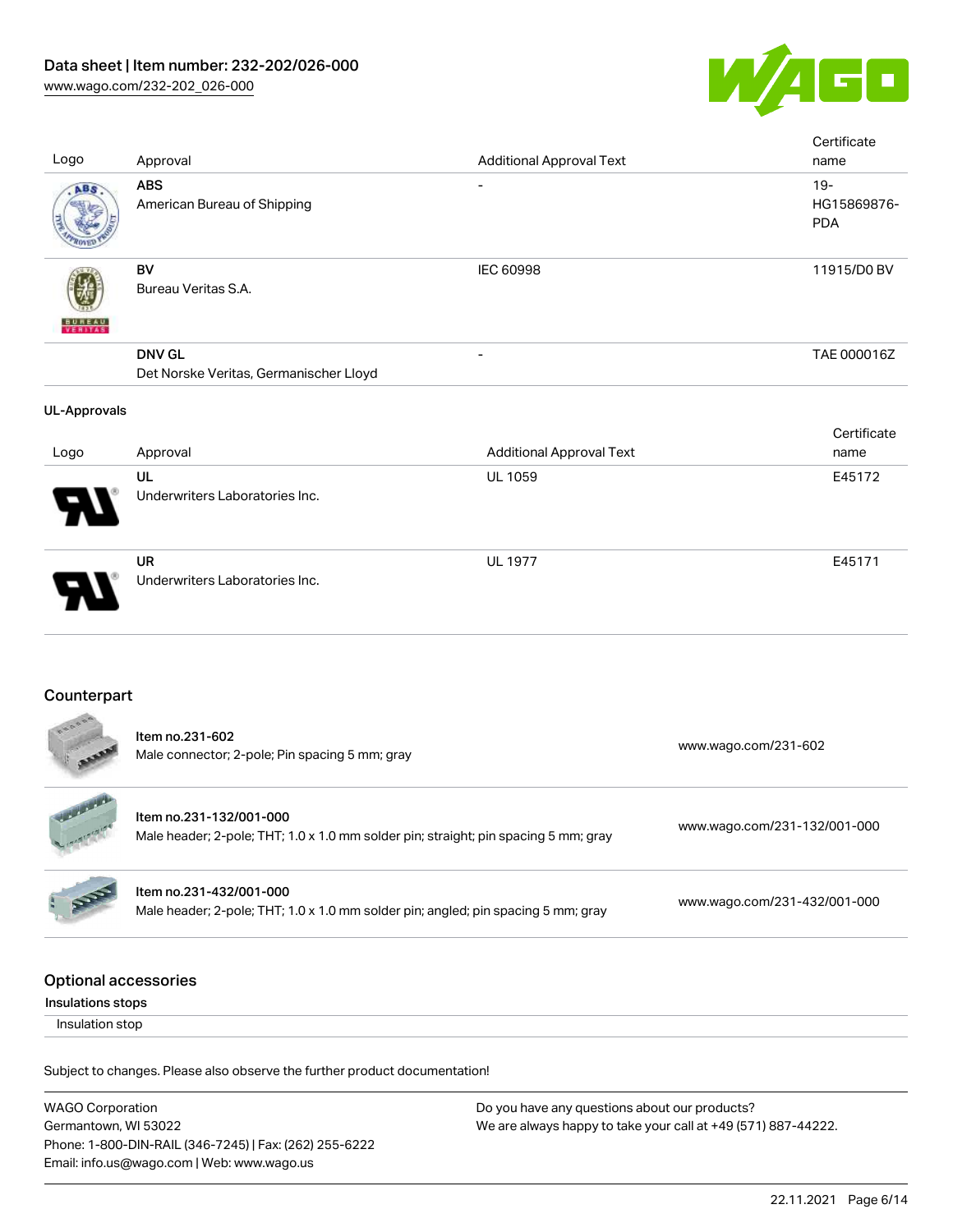[www.wago.com/232-202\\_026-000](http://www.wago.com/232-202_026-000)



| Lecce                      | Item no.: 231-672<br>Insulation stop; 0.75 - 1 mm <sup>2</sup> ; dark gray                                                                                                                      | www.wago.com/231-672             |
|----------------------------|-------------------------------------------------------------------------------------------------------------------------------------------------------------------------------------------------|----------------------------------|
|                            | Item no.: 231-670<br>Insulation stop; 0.08-0.2 mm <sup>2</sup> / 0.2 mm <sup>2</sup> "s"; white                                                                                                 | www.wago.com/231-670             |
|                            | Item no.: 231-671<br>Insulation stop; 0.25 - 0.5 mm <sup>2</sup> ; light gray                                                                                                                   | www.wago.com/231-671             |
| <b>Testing accessories</b> |                                                                                                                                                                                                 |                                  |
| Testing accessories        |                                                                                                                                                                                                 |                                  |
|                            | Item no.: 210-136<br>Test plug; 2 mm Ø; with 500 mm cable                                                                                                                                       | www.wago.com/210-136             |
|                            | ltem no.: 231-661<br>Test plugs for female connectors; for 5 mm and 5.08 mm pin spacing; 2,50 mm <sup>2</sup> ; light gray                                                                      | www.wago.com/231-661             |
| Marking accessories        |                                                                                                                                                                                                 |                                  |
| Marking strip              |                                                                                                                                                                                                 |                                  |
|                            | Item no.: 210-331/500-103<br>Marking strips; as a DIN A4 sheet; MARKED; 1-12 (300x); Height of marker strip: 2.3 mm/0.091 in; Strip<br>length 182 mm; Horizontal marking; Self-adhesive; white  | www.wago.com/210-331<br>/500-103 |
|                            | Item no.: 210-331/500-104<br>Marking strips; as a DIN A4 sheet; MARKED; 13-24 (300x); Height of marker strip: 2.3 mm/0.091 in; Strip<br>length 182 mm; Horizontal marking; Self-adhesive; white | www.wago.com/210-331<br>/500-104 |
|                            | Item no.: 210-332/500-202<br>Marking strips; as a DIN A4 sheet; MARKED; 1-16 (160x); Height of marker strip: 3 mm; Strip length 182<br>mm; Horizontal marking; Self-adhesive; white             | www.wago.com/210-332<br>/500-202 |
|                            | Item no.: 210-332/500-206<br>Marking strips; as a DIN A4 sheet; MARKED; 33-48 (160x); Height of marker strip: 3 mm; Strip length<br>182 mm; Horizontal marking; Self-adhesive; white            | www.wago.com/210-332<br>/500-206 |
|                            | Item no.: 210-332/500-205<br>Marking strips; as a DIN A4 sheet; MARKED; 1-32 (80x); Height of marker strip: 3 mm; Strip length 182<br>mm; Horizontal marking; Self-adhesive; white              | www.wago.com/210-332<br>/500-205 |
|                            | Item no.: 210-332/500-204<br>Marking strips; as a DIN A4 sheet; MARKED; 17-32 (160x); Height of marker strip: 3 mm; Strip length<br>182 mm; Horizontal marking; Self-adhesive; white            | www.wago.com/210-332<br>/500-204 |
| Jumpers                    |                                                                                                                                                                                                 |                                  |
| Jumper                     |                                                                                                                                                                                                 |                                  |

Subject to changes. Please also observe the further product documentation!

| <b>WAGO Corporation</b>                                |  |
|--------------------------------------------------------|--|
| Germantown, WI 53022                                   |  |
| Phone: 1-800-DIN-RAIL (346-7245)   Fax: (262) 255-6222 |  |
| Email: info.us@wago.com   Web: www.wago.us             |  |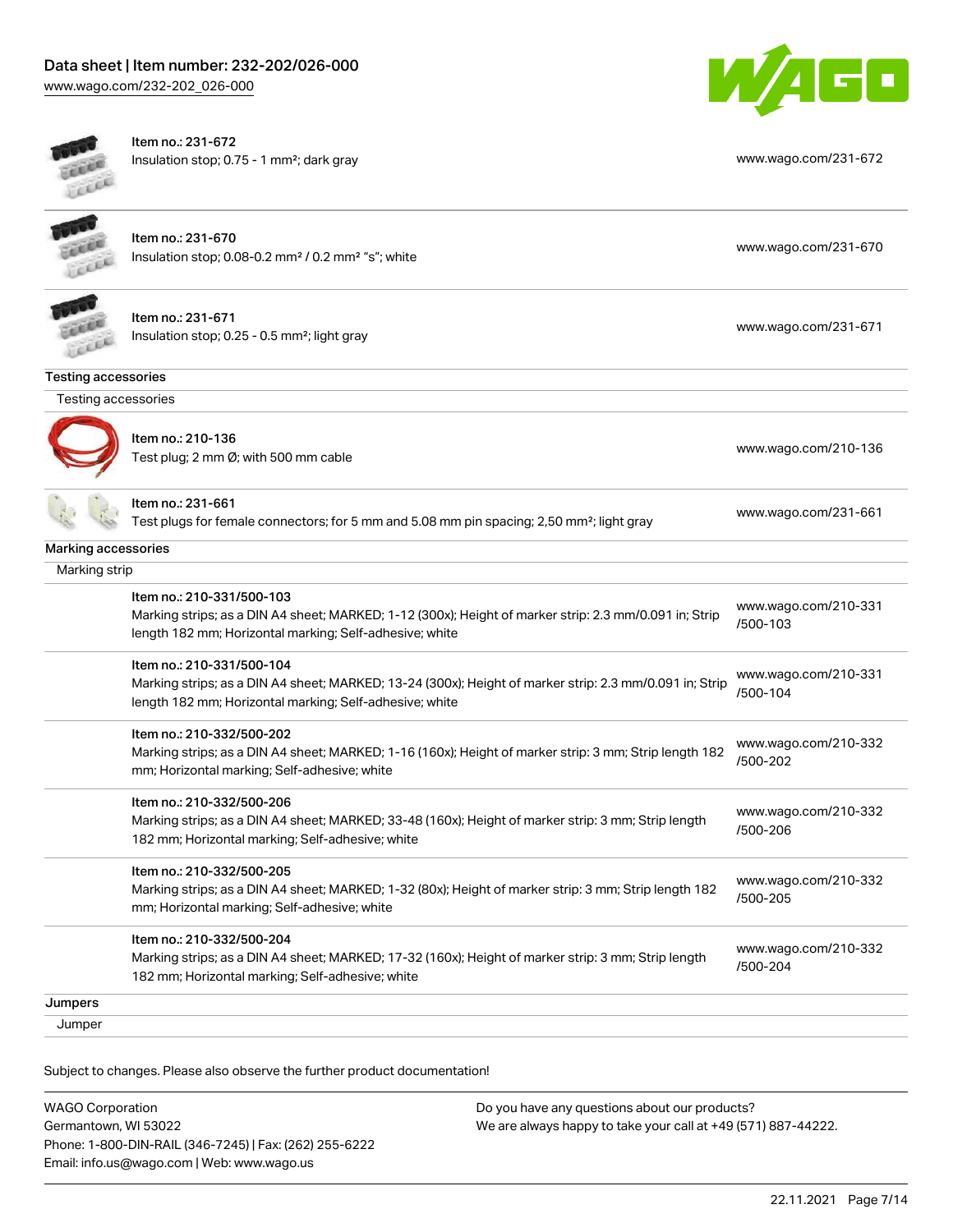### Data sheet | Item number: 232-202/026-000

[www.wago.com/232-202\\_026-000](http://www.wago.com/232-202_026-000)



|                       | Item no.: 216-132<br>Ferrule; Sleeve for 0.34 mm <sup>2</sup> / AWG 24; uninsulated; electro-tin plated                                                                            | www.wago.com/216-132 |
|-----------------------|------------------------------------------------------------------------------------------------------------------------------------------------------------------------------------|----------------------|
|                       | Item no.: 216-142<br>Ferrule; Sleeve for 0.75 mm <sup>2</sup> / 18 AWG; uninsulated; electro-tin plated; electrolytic copper; gastight<br>crimped; acc. to DIN 46228, Part 1/08.92 | www.wago.com/216-142 |
|                       | Item no.: 216-124<br>Ferrule; Sleeve for 1.5 mm <sup>2</sup> / AWG 16; uninsulated; electro-tin plated                                                                             | www.wago.com/216-124 |
|                       | Item no.: 216-122<br>Ferrule; Sleeve for 0.75 mm <sup>2</sup> / AWG 20; uninsulated; electro-tin plated; silver-colored                                                            | www.wago.com/216-122 |
|                       | Item no.: 216-123<br>Ferrule; Sleeve for 1 mm <sup>2</sup> / AWG 18; uninsulated; electro-tin plated; silver-colored                                                               | www.wago.com/216-123 |
|                       | Item no.: 216-103<br>Ferrule; Sleeve for 1 mm <sup>2</sup> / AWG 18; uninsulated; electro-tin plated                                                                               | www.wago.com/216-103 |
|                       | Item no.: 216-102<br>Ferrule; Sleeve for 0.75 mm <sup>2</sup> / AWG 20; uninsulated; electro-tin plated; silver-colored                                                            | www.wago.com/216-102 |
|                       | Item no.: 216-106<br>Ferrule; Sleeve for 2.5 mm <sup>2</sup> / AWG 14; uninsulated; electro-tin plated; silver-colored                                                             | www.wago.com/216-106 |
|                       | Item no.: 216-104<br>Ferrule; Sleeve for 1.5 mm <sup>2</sup> / AWG 16; uninsulated; electro-tin plated; silver-colored                                                             | www.wago.com/216-104 |
|                       | Item no.: 216-101<br>Ferrule; Sleeve for 0.5 mm <sup>2</sup> / AWG 22; uninsulated; electro-tin plated; silver-colored                                                             | www.wago.com/216-101 |
| Ferrule               |                                                                                                                                                                                    |                      |
| Ferrules              |                                                                                                                                                                                    |                      |
|                       | Item no.: 232-602<br>Strain relief housing; gray                                                                                                                                   | www.wago.com/232-602 |
| Strain relief housing |                                                                                                                                                                                    |                      |
| Strain relief         |                                                                                                                                                                                    |                      |
|                       | ltem no.: 231-902<br>Jumper; for conductor entry; 2-way; insulated; gray                                                                                                           | www.wago.com/231-902 |
|                       | Item no.: 231-910<br>Jumper; for conductor entry; 10-way; insulated; gray                                                                                                          | www.wago.com/231-910 |
|                       | Item no.: 231-907<br>Jumper; for conductor entry; 7-way; insulated; gray                                                                                                           | www.wago.com/231-907 |
|                       | ltem no.: 231-903<br>Jumper; for conductor entry; 3-way; insulated; gray                                                                                                           | www.wago.com/231-903 |
|                       | Item no.: 231-905<br>Jumper; for conductor entry; 5-way; insulated; gray                                                                                                           | www.wago.com/231-905 |

WAGO Corporation Germantown, WI 53022 Phone: 1-800-DIN-RAIL (346-7245) | Fax: (262) 255-6222 Email: info.us@wago.com | Web: www.wago.us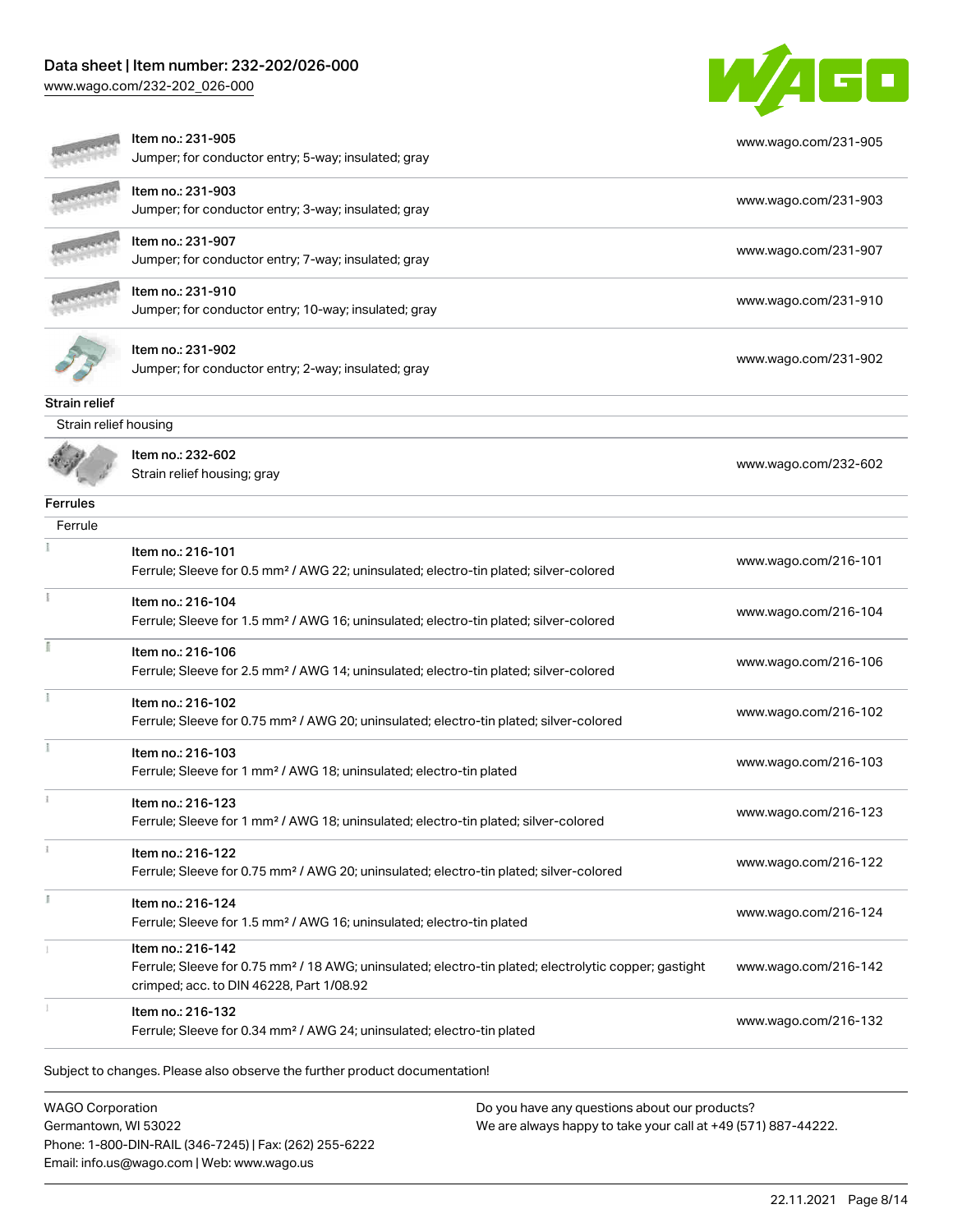### Data sheet | Item number: 232-202/026-000

[www.wago.com/232-202\\_026-000](http://www.wago.com/232-202_026-000)



|    | Item no.: 216-121<br>Ferrule; Sleeve for 0.5 mm <sup>2</sup> / AWG 22; uninsulated; electro-tin plated; silver-colored                                                                            | www.wago.com/216-121 |
|----|---------------------------------------------------------------------------------------------------------------------------------------------------------------------------------------------------|----------------------|
| 1. | Item no.: 216-143<br>Ferrule; Sleeve for 1 mm <sup>2</sup> / AWG 18; uninsulated; electro-tin plated; electrolytic copper; gastight<br>crimped; acc. to DIN 46228, Part 1/08.92                   | www.wago.com/216-143 |
| I. | Item no.: 216-131<br>Ferrule; Sleeve for 0.25 mm <sup>2</sup> / AWG 24; uninsulated; electro-tin plated; silver-colored                                                                           | www.wago.com/216-131 |
| 1  | Item no.: 216-141<br>Ferrule; Sleeve for 0.5 mm <sup>2</sup> / 20 AWG; uninsulated; electro-tin plated; electrolytic copper; gastight<br>crimped; acc. to DIN 46228, Part 1/08.92                 | www.wago.com/216-141 |
| s. | Item no.: 216-152<br>Ferrule; Sleeve for 0.34 mm <sup>2</sup> / AWG 24; uninsulated; electro-tin plated                                                                                           | www.wago.com/216-152 |
|    | Item no.: 216-203<br>Ferrule; Sleeve for 1 mm <sup>2</sup> / AWG 18; insulated; electro-tin plated; red                                                                                           | www.wago.com/216-203 |
|    | Item no.: 216-202<br>Ferrule; Sleeve for 0.75 mm <sup>2</sup> / 18 AWG; insulated; electro-tin plated; gray                                                                                       | www.wago.com/216-202 |
|    | Item no.: 216-151<br>Ferrule; Sleeve for 0.25 mm <sup>2</sup> / AWG 24; uninsulated; electro-tin plated                                                                                           | www.wago.com/216-151 |
| 1  | Item no.: 216-204<br>Ferrule; Sleeve for 1.5 mm <sup>2</sup> / AWG 16; insulated; electro-tin plated; black                                                                                       | www.wago.com/216-204 |
|    | Item no.: 216-144<br>Ferrule; Sleeve for 1.5 mm <sup>2</sup> / AWG 16; uninsulated; electro-tin plated; electrolytic copper; gastight<br>crimped; acc. to DIN 46228, Part 1/08.92; silver-colored | www.wago.com/216-144 |
|    | Item no.: 216-201<br>Ferrule; Sleeve for 0.5 mm <sup>2</sup> / 20 AWG; insulated; electro-tin plated; white                                                                                       | www.wago.com/216-201 |
| ۸  | Item no.: 216-223<br>Ferrule; Sleeve for 1 mm <sup>2</sup> / AWG 18; insulated; electro-tin plated; red                                                                                           | www.wago.com/216-223 |
|    | Item no.: 216-241<br>Ferrule; Sleeve for 0.5 mm <sup>2</sup> / 20 AWG; insulated; electro-tin plated; electrolytic copper; gastight<br>crimped; acc. to DIN 46228, Part 4/09.90; white            | www.wago.com/216-241 |
|    | Item no.: 216-242<br>Ferrule; Sleeve for 0.75 mm <sup>2</sup> / 18 AWG; insulated; electro-tin plated; electrolytic copper; gastight<br>crimped; acc. to DIN 46228, Part 4/09.90; gray            | www.wago.com/216-242 |
|    | Item no.: 216-222<br>Ferrule; Sleeve for 0.75 mm <sup>2</sup> / 18 AWG; insulated; electro-tin plated; gray                                                                                       | www.wago.com/216-222 |
|    | Item no.: 216-221<br>Ferrule; Sleeve for 0.5 mm <sup>2</sup> / 20 AWG; insulated; electro-tin plated; white                                                                                       | www.wago.com/216-221 |
| 1  | Item no.: 216-224<br>Ferrule; Sleeve for 1.5 mm <sup>2</sup> / AWG 16; insulated; electro-tin plated; black                                                                                       | www.wago.com/216-224 |
|    | Item no.: 216-243                                                                                                                                                                                 |                      |

Subject to changes. Please also observe the further product documentation!

WAGO Corporation Germantown, WI 53022 Phone: 1-800-DIN-RAIL (346-7245) | Fax: (262) 255-6222 Email: info.us@wago.com | Web: www.wago.us Do you have any questions about our products? We are always happy to take your call at +49 (571) 887-44222.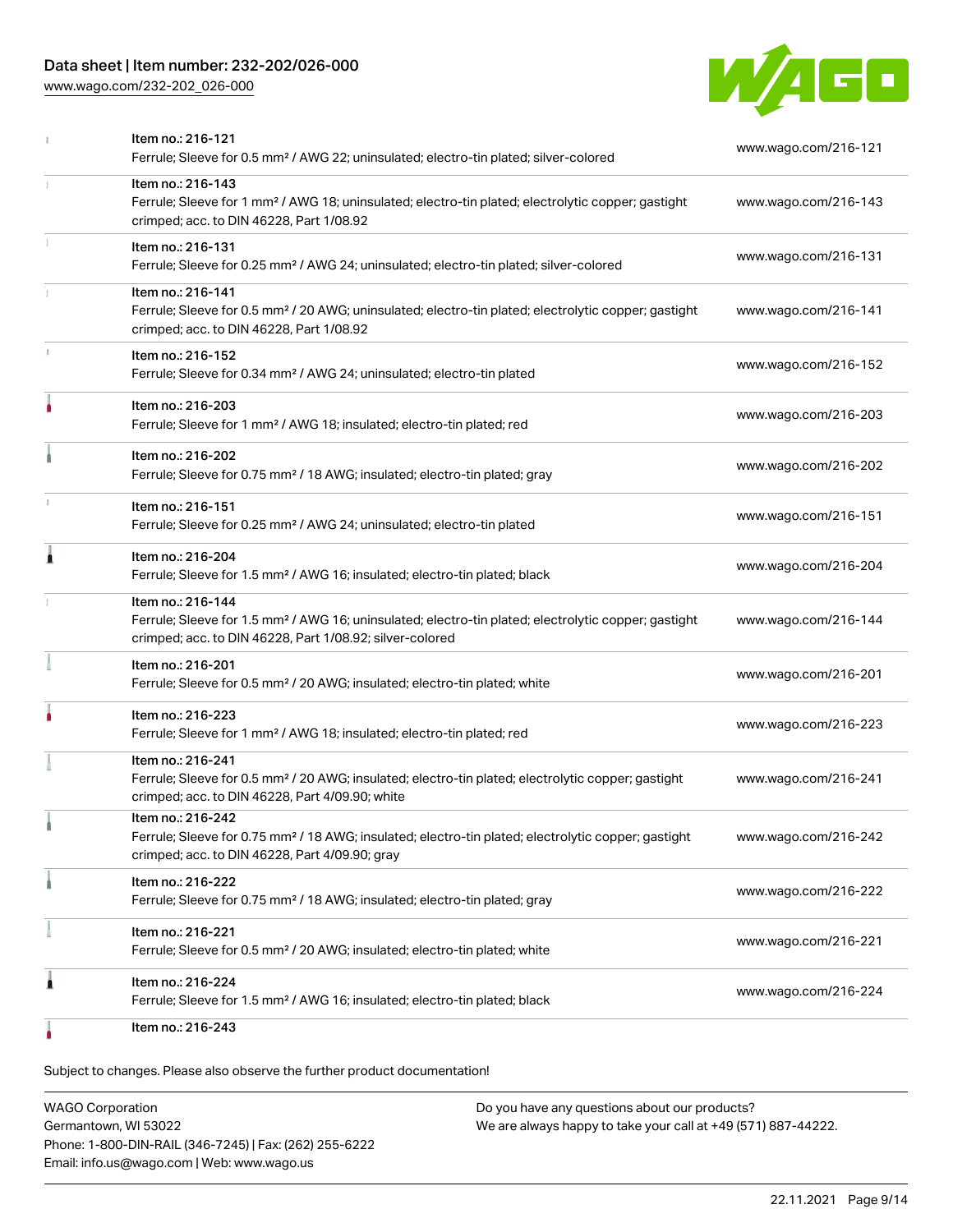

Ferrule; Sleeve for 1 mm² / AWG 18; insulated; electro-tin plated; electrolytic copper; gastight crimped; [www.wago.com/216-243](http://www.wago.com/216-243) acc. to DIN 46228, Part 4/09.90; red

| ı                                               | Item no.: 216-244<br>Ferrule; Sleeve for 1.5 mm <sup>2</sup> / AWG 16; insulated; electro-tin plated; electrolytic copper; gastight<br>crimped; acc. to DIN 46228, Part 4/09.90; black                  |                                                                                                                | www.wago.com/216-244 |
|-------------------------------------------------|---------------------------------------------------------------------------------------------------------------------------------------------------------------------------------------------------------|----------------------------------------------------------------------------------------------------------------|----------------------|
|                                                 | Item no.: 216-263<br>Ferrule; Sleeve for 1 mm <sup>2</sup> / AWG 18; insulated; electro-tin plated; electrolytic copper; gastight crimped; www.wago.com/216-263<br>acc. to DIN 46228, Part 4/09.90; red |                                                                                                                |                      |
| ۸                                               | Item no.: 216-264<br>Ferrule; Sleeve for 1.5 mm <sup>2</sup> / AWG 16; insulated; electro-tin plated; electrolytic copper; gastight<br>crimped; acc. to DIN 46228, Part 4/09.90; black                  |                                                                                                                | www.wago.com/216-264 |
| £                                               | Item no.: 216-284<br>Ferrule; Sleeve for 1.5 mm <sup>2</sup> / AWG 16; insulated; electro-tin plated; electrolytic copper; gastight<br>crimped; acc. to DIN 46228, Part 4/09.90; black                  |                                                                                                                | www.wago.com/216-284 |
|                                                 | Item no.: 216-262<br>Ferrule; Sleeve for 0.75 mm <sup>2</sup> / 18 AWG; insulated; electro-tin plated; electrolytic copper; gastight<br>crimped; acc. to DIN 46228, Part 4/09.90; gray                  |                                                                                                                | www.wago.com/216-262 |
|                                                 | Item no.: 216-301<br>Ferrule; Sleeve for 0.25 mm <sup>2</sup> / AWG 24; insulated; electro-tin plated; yellow                                                                                           |                                                                                                                | www.wago.com/216-301 |
|                                                 | Item no.: 216-321<br>Ferrule; Sleeve for 0.25 mm <sup>2</sup> / AWG 24; insulated; electro-tin plated; yellow                                                                                           |                                                                                                                | www.wago.com/216-321 |
|                                                 | Item no.: 216-322<br>Ferrule; Sleeve for 0.34 mm <sup>2</sup> / 22 AWG; insulated; electro-tin plated; green                                                                                            |                                                                                                                | www.wago.com/216-322 |
| ì                                               | Item no.: 216-302<br>Ferrule; Sleeve for 0.34 mm <sup>2</sup> / 22 AWG; insulated; electro-tin plated; light turquoise                                                                                  |                                                                                                                | www.wago.com/216-302 |
| Tools                                           |                                                                                                                                                                                                         |                                                                                                                |                      |
| Operating tool                                  |                                                                                                                                                                                                         |                                                                                                                |                      |
|                                                 | Item no.: 209-130<br>Operating tool; suitable for 264, 280 and 281 Series; 1-way; of insulating material; white                                                                                         |                                                                                                                | www.wago.com/209-130 |
|                                                 | Item no.: 231-159<br>Operating tool; natural                                                                                                                                                            |                                                                                                                | www.wago.com/231-159 |
|                                                 | Item no.: 231-231<br>Combination operating tool; red                                                                                                                                                    |                                                                                                                | www.wago.com/231-231 |
|                                                 | Item no.: 231-131<br>Operating tool; made of insulating material; 1-way; loose; white                                                                                                                   |                                                                                                                | www.wago.com/231-131 |
|                                                 | Item no.: 231-291<br>Operating tool; made of insulating material; 1-way; loose; red                                                                                                                     |                                                                                                                | www.wago.com/231-291 |
|                                                 | Item no.: 280-432<br>Operating tool; made of insulating material; 2-way; white                                                                                                                          |                                                                                                                | www.wago.com/280-432 |
|                                                 | Subject to changes. Please also observe the further product documentation!                                                                                                                              |                                                                                                                |                      |
| <b>WAGO Corporation</b><br>Germantown, WI 53022 |                                                                                                                                                                                                         | Do you have any questions about our products?<br>We are always happy to take your call at +49 (571) 887-44222. |                      |

Germantown, WI 53022 Phone: 1-800-DIN-RAIL (346-7245) | Fax: (262) 255-6222 Email: info.us@wago.com | Web: www.wago.us

ays happy to take your call at  $+49$  (571)  $\,$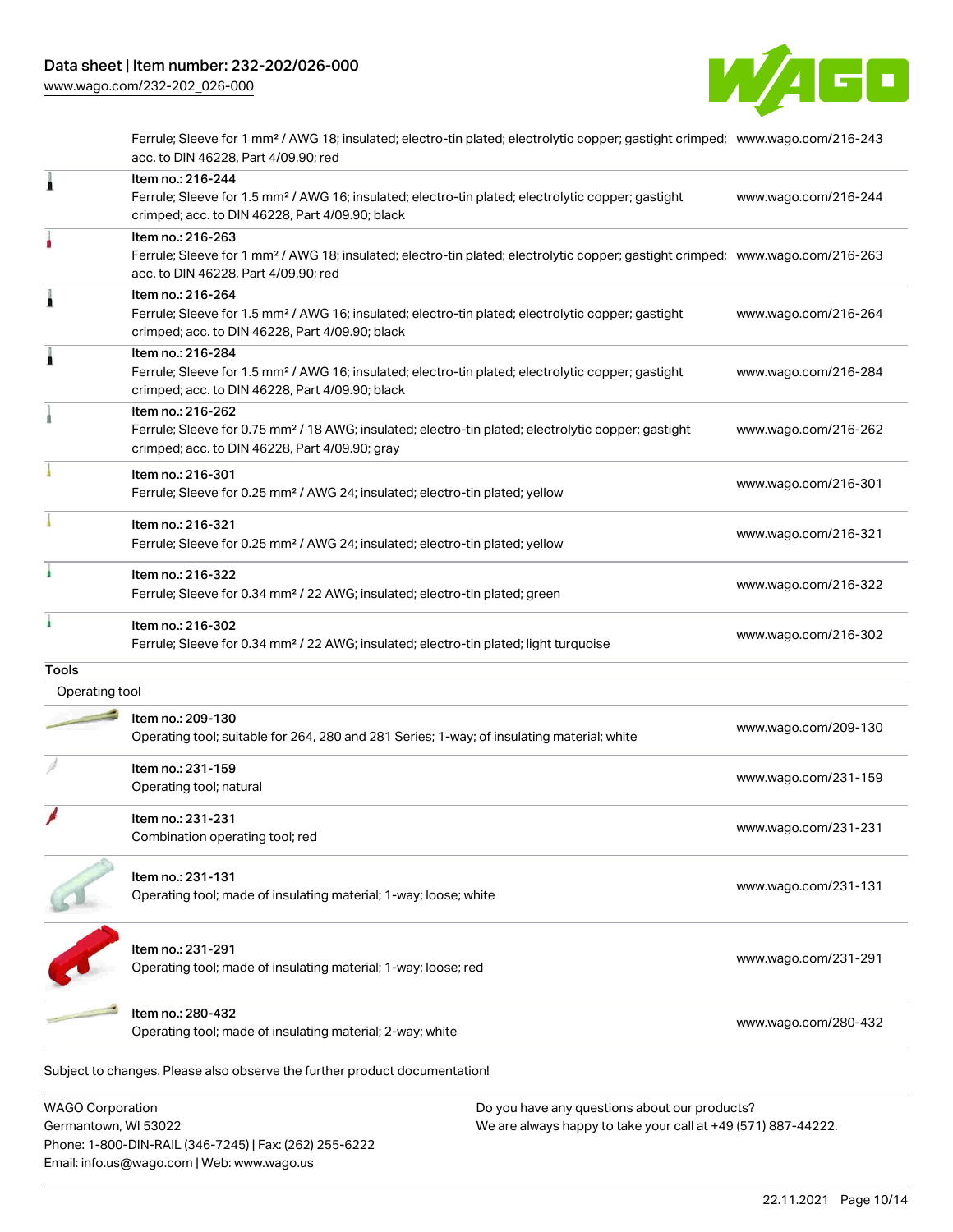### Data sheet | Item number: 232-202/026-000

[www.wago.com/232-202\\_026-000](http://www.wago.com/232-202_026-000)



|       | Item no.: 280-434                                        |                      |
|-------|----------------------------------------------------------|----------------------|
|       | Operating tool; made of insulating material; 4-way       | www.wago.com/280-434 |
|       | Item no.: 280-437                                        | www.wago.com/280-437 |
|       | Operating tool; made of insulating material; 7-way       |                      |
|       | Item no.: 280-440                                        |                      |
|       | Operating tool; made of insulating material; 10-way      | www.wago.com/280-440 |
|       | Item no.: 280-435                                        |                      |
|       | Operating tool; made of insulating material; 5-way; gray | www.wago.com/280-435 |
|       |                                                          |                      |
|       | Item no.: 280-436                                        | www.wago.com/280-436 |
|       | Operating tool; made of insulating material; 6-way       |                      |
|       | Item no.: 280-438                                        | www.wago.com/280-438 |
|       | Operating tool; made of insulating material; 8-way       |                      |
|       | Item no.: 280-433                                        |                      |
|       | Operating tool; made of insulating material; 3-way       | www.wago.com/280-433 |
| Cover |                                                          |                      |
| Cover |                                                          |                      |
|       | Item no.: 231-668                                        | www.wago.com/231-668 |
|       | Lockout caps; for covering unused clamping units; gray   |                      |

### Downloads Documentation

#### Additional Information

| Additional information |            |     |          |
|------------------------|------------|-----|----------|
| Technical explanations | 2019 Apr 3 | pdf | Download |
|                        | 2.0 MB     |     |          |

#### CAD files

#### CAE data

| EPLAN Data Portal 232-202/026-000 | <b>URL</b> | Download |
|-----------------------------------|------------|----------|
| ZUKEN Portal 232-202/026-000      | <b>URL</b> | Download |
| EPLAN Data Portal 232-202/026-000 | <b>URL</b> | Download |
| CAD data                          |            |          |
| 2D/3D Models 232-202/026-000      | URL        | Download |

Subject to changes. Please also observe the further product documentation!

WAGO Corporation Germantown, WI 53022 Phone: 1-800-DIN-RAIL (346-7245) | Fax: (262) 255-6222 Email: info.us@wago.com | Web: www.wago.us Do you have any questions about our products? We are always happy to take your call at +49 (571) 887-44222.

22.11.2021 Page 11/14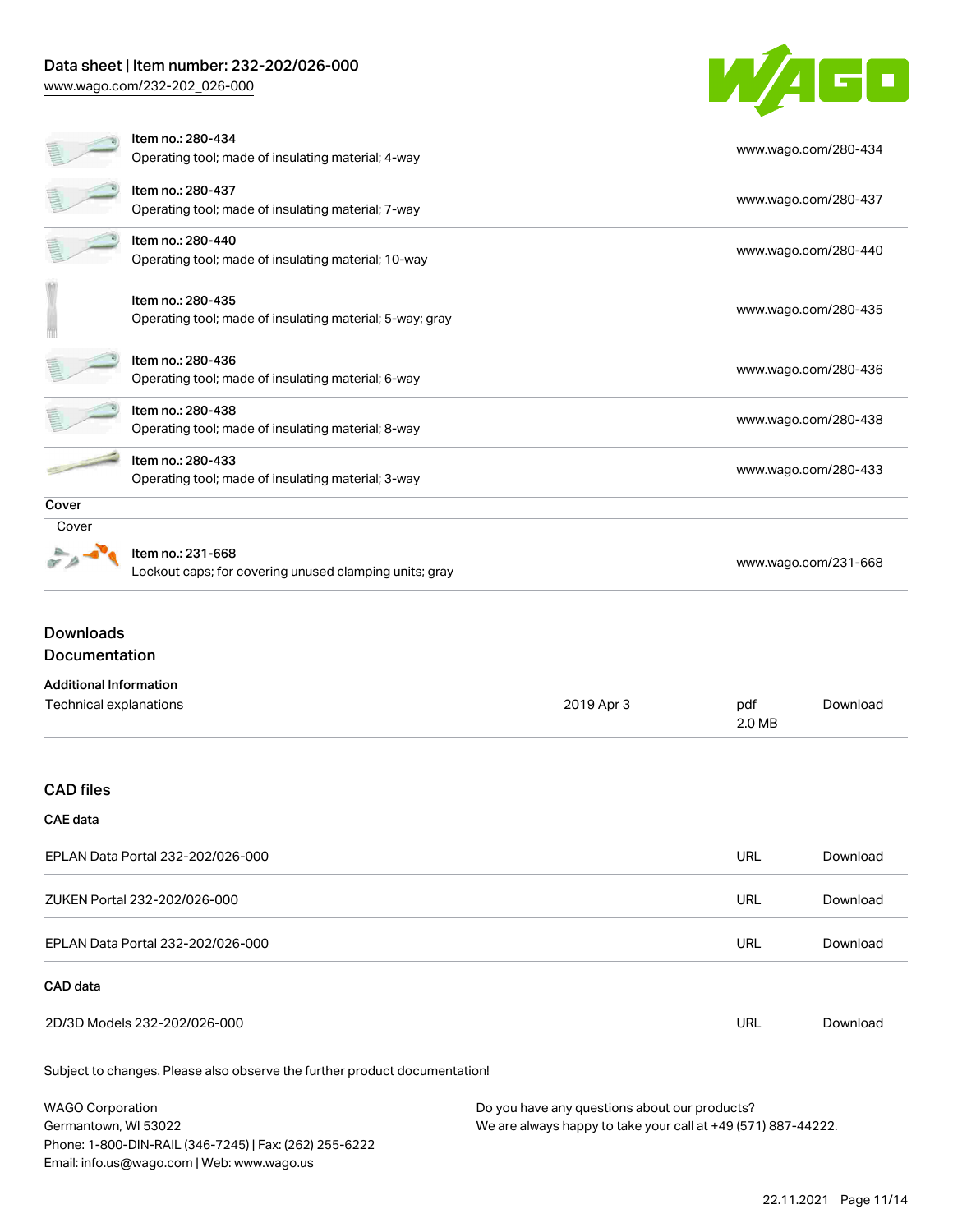

#### Environmental Product Compliance

Compliance Search

Environmental Product Compliance 232-202/026-000 1-conductor female connector, angled; CAGE CLAMP®; 2.5 mm²; Pin spacing 5 mm; 2 pole; 2,50 mm²; gray

URL [Download](https://www.wago.com/global/d/ComplianceLinkMediaContainer_232-202_026-000)

#### Installation Notes



Inserting a conductor via 3.5 mm screwdriver – CAGE CLAMP® actuation parallel to conductor entry.



Inserting a conductor via 3.5 mm screwdriver – CAGE CLAMP® actuation perpendicular to conductor entry.



Inserting a conductor into CAGE CLAMP® unit via operating lever (231-291).



Inserting a conductor via operating tool.

Subject to changes. Please also observe the further product documentation!

WAGO Corporation Germantown, WI 53022 Phone: 1-800-DIN-RAIL (346-7245) | Fax: (262) 255-6222 Email: info.us@wago.com | Web: www.wago.us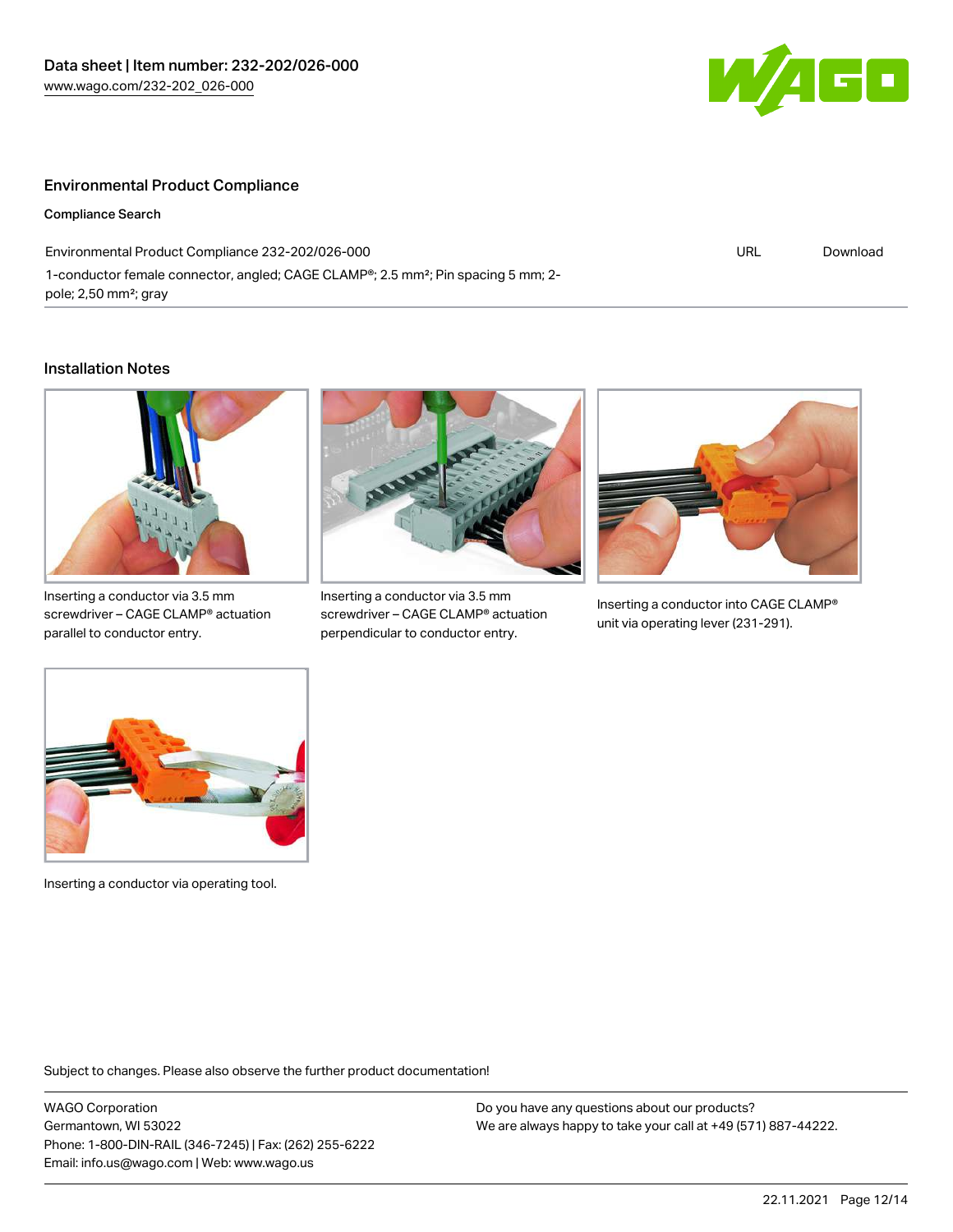



Coding a female connector by removing coding finger(s).



Testing – female connector with CAGE CLAMP®

Integrated test ports for testing perpendicular to conductor entry via 2 or 2.3 mm Ø test plug

#### Installation



Male connector with strain relief plate



Strain relief housing shown with a male connector equipped with CAGE CLAMP®

Subject to changes. Please also observe the further product documentation!

WAGO Corporation Germantown, WI 53022 Phone: 1-800-DIN-RAIL (346-7245) | Fax: (262) 255-6222 Email: info.us@wago.com | Web: www.wago.us